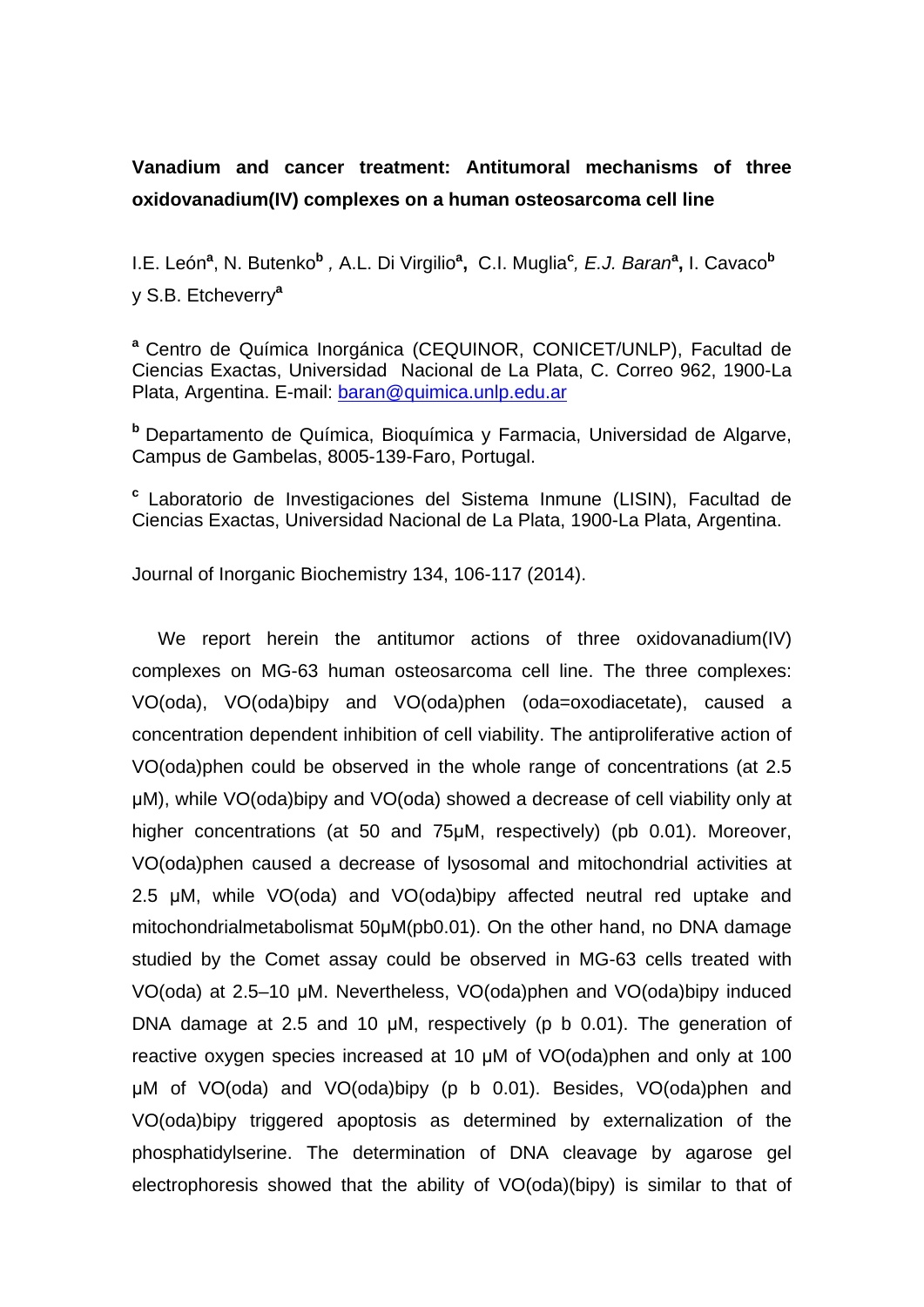VO(oda), while VO(oda)(phen) showed the highest nuclease activity in this series. Overall, our results showed a good relationship between the bioactivity of the complexes and their structures since VO(oda)phen presented the most potent antitumor action in human osteosarcoma cells followed by VO(oda)bipy and then by VO(oda) according to the number of intercalating heterocyclic moieties.

### **Synthesis and characterization of ammonium acesulfamate**

G.A. Echeverría**<sup>a</sup>** , O.E. Piro**<sup>a</sup>** , *B.S.* Parajón-Costa**<sup>b</sup>** y *E.J. Baran***<sup>b</sup>**

**<sup>a</sup>** Departamento de Física e Instituto IFLP (CONICET, Facultad de Ciencias Exactas, Universidad Nacional de La Plata, 1900-La Plata, Argentina.

**<sup>b</sup>** Centro de Química Inorgánica (CEQUINOR, CONICET/UNLP), Facultad de Ciencias Exactas, Universidad Nacional de La Plata, C. Correo 962, 1900-La Plata, Argentina. E-mail: [baran@quimica.unlp.edu.ar](mailto:baran@quimica.unlp.edu.ar) 

Zeitschrift für Naturforschung 69b, 737-741 (2014).

Ammonium acesulfamate,  $(NH_4)C_4H_4NO_4S$ , was prepared by reaction of acesulfamic acid and ammonium carbonate in aqueous solution, and characterized by elemental analysis and  ${}^{1}H$  and  ${}^{13}C$  NMR spectroscopy. Its crystal and molecular structure was determined by single crystal X-ray diffraction methods. The substance crystallizes in the orthorhombic space group *Pnma* with  $Z = 4$  molecules per unit cell. The NH<sub>4</sub><sup>+</sup> ion generates medium to strong hydrogen-bonds with the carbonylic oxygen, the iminic nitrogen and the sulfonyl oxygen atoms of the acesulfamate anion. The FTIR spectrum of the compound was also recorded and is briefly discussed.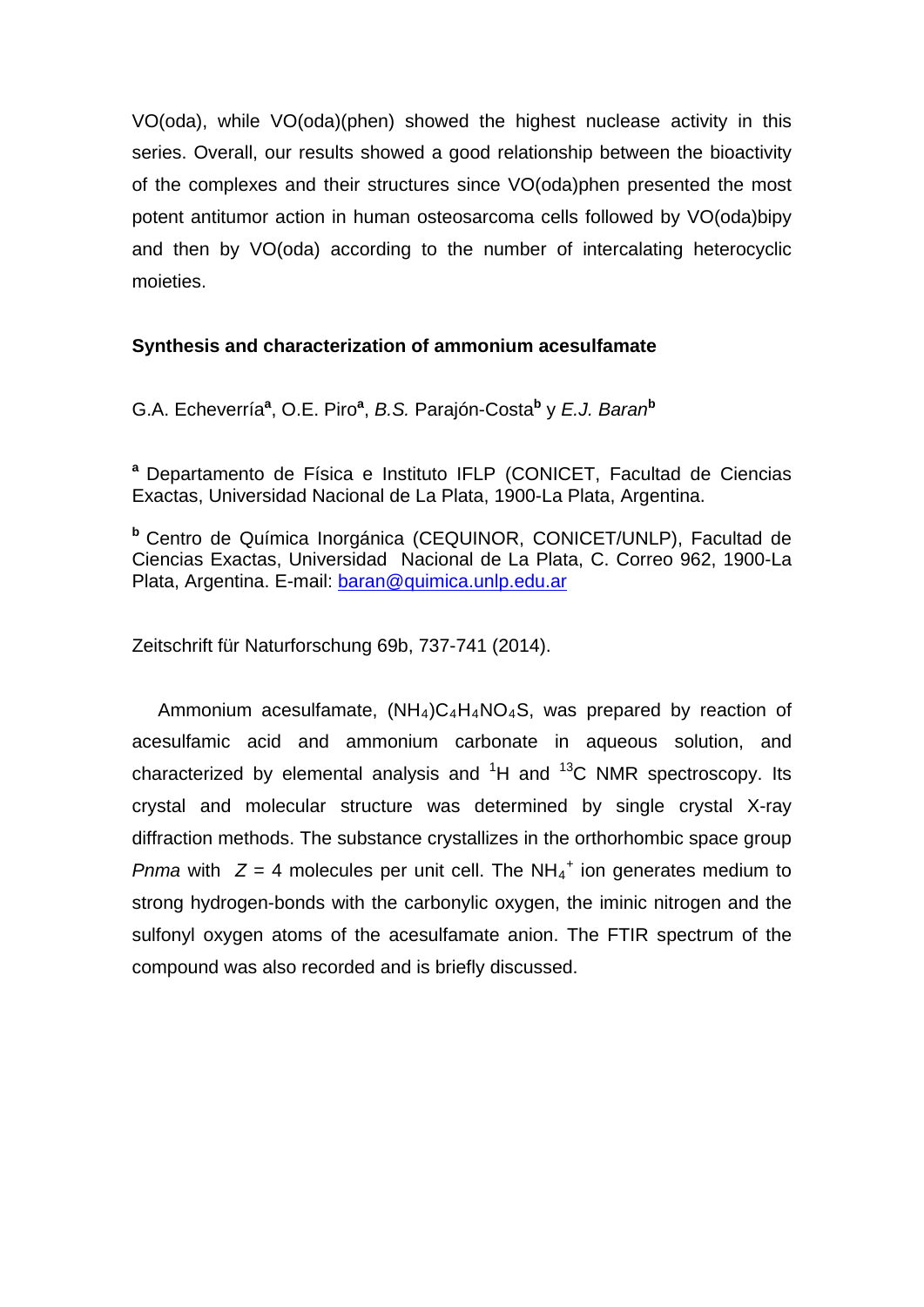#### **Review: Natural oxalates and their analogous synthetic complexes**

#### *E.J. Baran*

Centro de Química Inorgánica (CEQUINOR, CONICET/UNLP), Facultad de Ciencias Exactas, Universidad Nacional de La Plata, C. Correo 962, 1900-La Plata, Argentina, E-mail: baran@guimica.unlp.edu.ar

Journal of Coordination Chemistry 67, 3743-3768 (2014).

 Metal oxalates, commonly classified as organic minerals, are widely distributed in Nature, occurring in mineral deposits or as biominerals in plants, fungi and lichens or in the form of deposits, of different kinds, in animal tissues. Eighteen natural species of this type have so far been reported and investigated. In the first part of this review we give an overview on the general characteristics of these minerals, including also some comments on their environmental effects. The central part of the review is devoted to the discussion of the synthetic oxalates, analogous to the natural species, including the usual procedures employed for their synthesis and the thorough analysis of their crystallographic and structural peculiarities. The thermal, spectroscopic and magnetic properties of these complexes are also discussed in detail. Some comparisons with related coordination compounds are also made along the text.

### **Vibrational spectra of CdC2O4**⋅**3H2O and CdC2O4**

D. Palacios**a,b,** A. Wladimirsky**<sup>a</sup>** , M.C. D'Antonio**a,b**, A.C. González-Baró**<sup>c</sup>**y *E.J. Baran***<sup>c</sup>**

**<sup>a</sup>** Departamento de Ciencias Básicas, UTN-Facultad Regional Santa Cruz, 9400-Río Gallegos, Argentina.

**<sup>b</sup>** Instituto de Tecnologia Aplicada, Universidad Nacional de la Patagonia Austral, 9400-Río Gallegos, Argentina.

**<sup>c</sup>** Centro de Química Inorgánica (CEQUINOR, CONICET/UNLP), Facultad de Ciencias Exactas, Universidad Nacional de La Plata, C. Correo 962, 1900-La Plata, Argentina. E-mail: [baran@quimica.unlp.edu.ar](mailto:baran@quimica.unlp.edu.ar)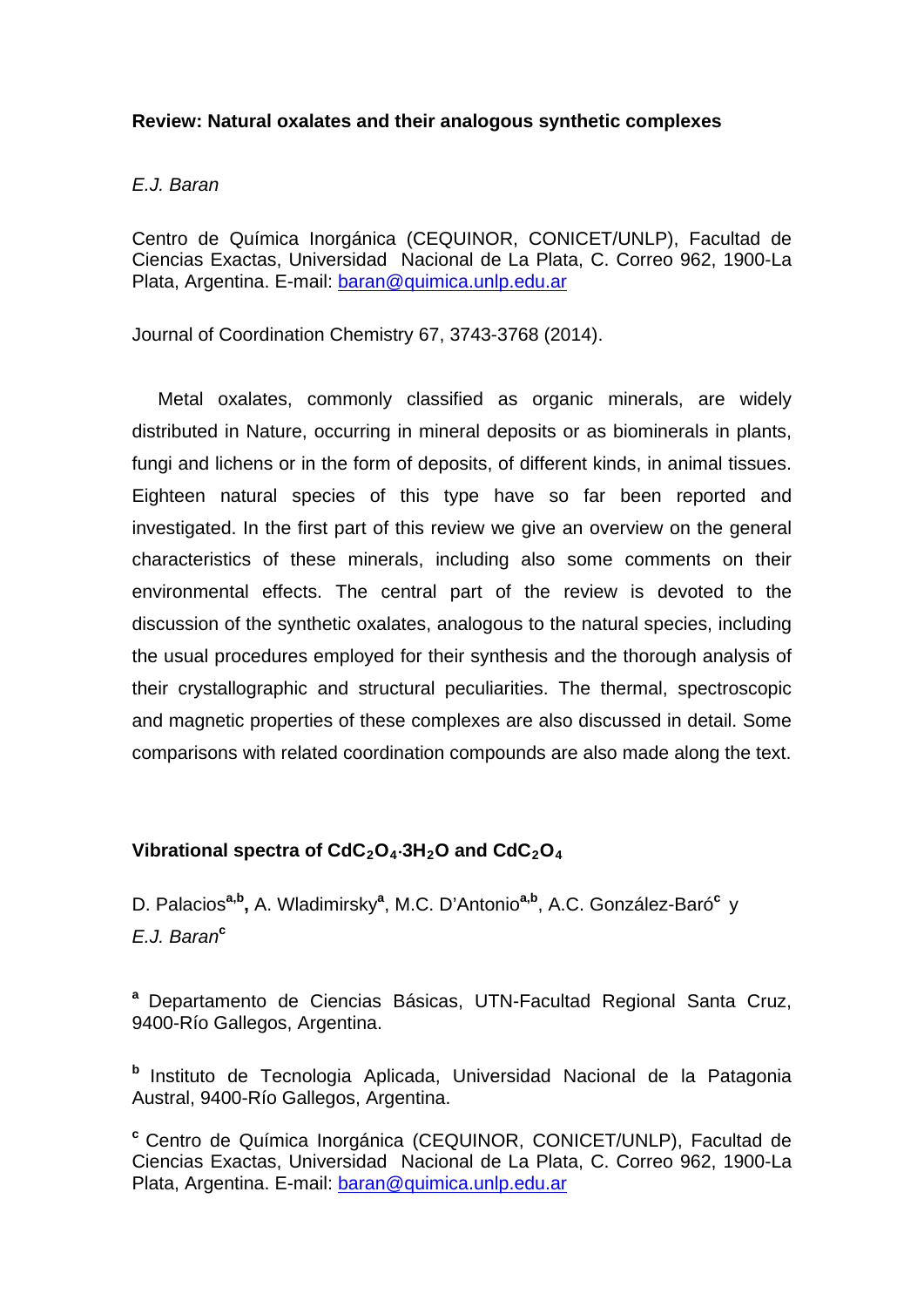Physical Chemistry, An Indian Journal 9, 336-339 (2014).

The infrared and Raman spectra of  $CdC<sub>2</sub>O<sub>4</sub>·3H<sub>2</sub>O$  are recorded and discussed on the basis of their structural peculiarities and in comparison with the spectra of other previously investigated metallic oxalates. The spectra of the anhydrous  $CdC<sub>2</sub>O<sub>4</sub>$  were also recorded, showing a totally similar spectroscopic behavior, and suggesting a closely related structural arrangement.

## **An analysis of the carboxylate stretching vibrations in some Cu(II) complexes of amino acids**

E.J. Baran**<sup>a</sup>** , M.H. Torre**<sup>b</sup>** y C.C. Wagner**<sup>c</sup>**

**<sup>a</sup>** Centro de Química Inorgánica (CEQUINOR, CONICET/UNLP), Facultad de Ciencias Exactas, Universidad Nacional de La Plata, C. Correo 962, 1900-La Plata, Argentina. E-mail: [baran@quimica.unlp.edu.ar](mailto:baran@quimica.unlp.edu.ar)

**<sup>b</sup>** Química Inorgánica, Departamento "Estrella Campos", Facultad de Química, Universidad de la República, Montevideo, Uruguay.

**<sup>c</sup>** Departamento de Ingeniería Química, Facultad de Ingeniería, Universidad Nacional del Centro de la Provincia de Buenos Aires, 7400-Olavarría, Argentina.

Trends in Applied Spectroscopy 11, 63-72 (2014).

 The behavior of the stretching vibrations of the carboxylate groups in twenty one Cu(II) complexes of amino acids (aa) of general composition Cu(aa)<sub>2</sub> or  $Cu(aa)_{2} \cdot nh_{2}O$  is analyzed on the basis of previously reported vibrational spectroscopic data and on the structural characteristics of these complexes. Some general trends are pointed out and discussed. In all cases, the spectroscopic results are consistent with the monodentate binding of the COO groups with the metal center. Brief comments on the spectroscopic behavior of the carboxylate groups in a series of polymeric Cu(II) complexes of dipeptides are also presented.